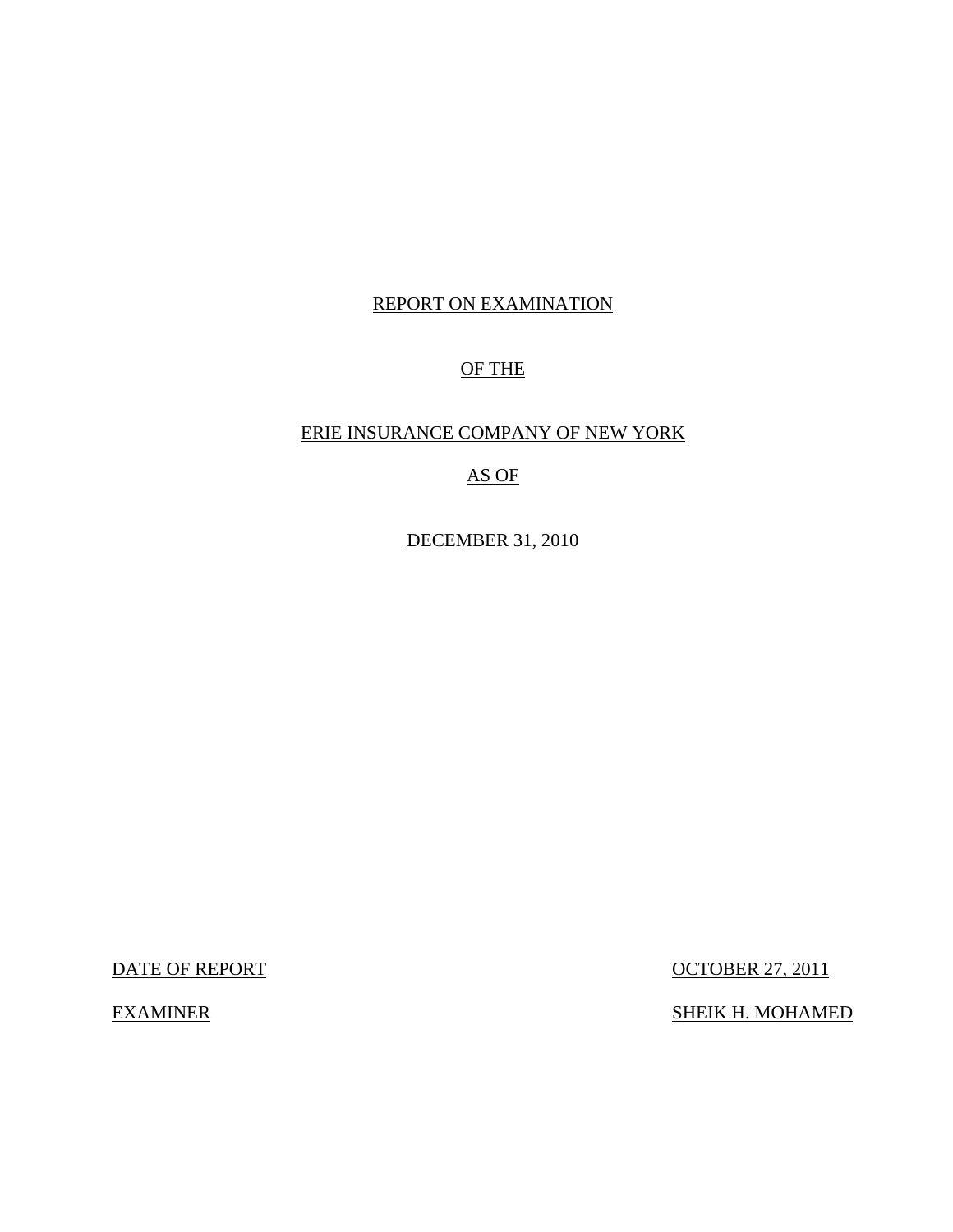# TABLE OF CONTENTS

## ITEM NO. PAGE NO.

| 1. | Scope of examination                                                                                                                  | 2                     |
|----|---------------------------------------------------------------------------------------------------------------------------------------|-----------------------|
| 2. | Description of Company                                                                                                                | 3                     |
|    | A. Management<br>B. Territory and plan of operation<br>C. Reinsurance<br>D. Holding company system<br>E. Significant operating ratios | 3<br>5<br>6<br>7<br>9 |
| 3. | <b>Financial statements</b>                                                                                                           | 10                    |
|    | A. Balance sheet<br>B. Statement of income                                                                                            | 10<br>12              |
| 4. | Losses and loss adjustment expenses                                                                                                   | 13                    |
| 5. | Compliance with prior report on examination                                                                                           | 13                    |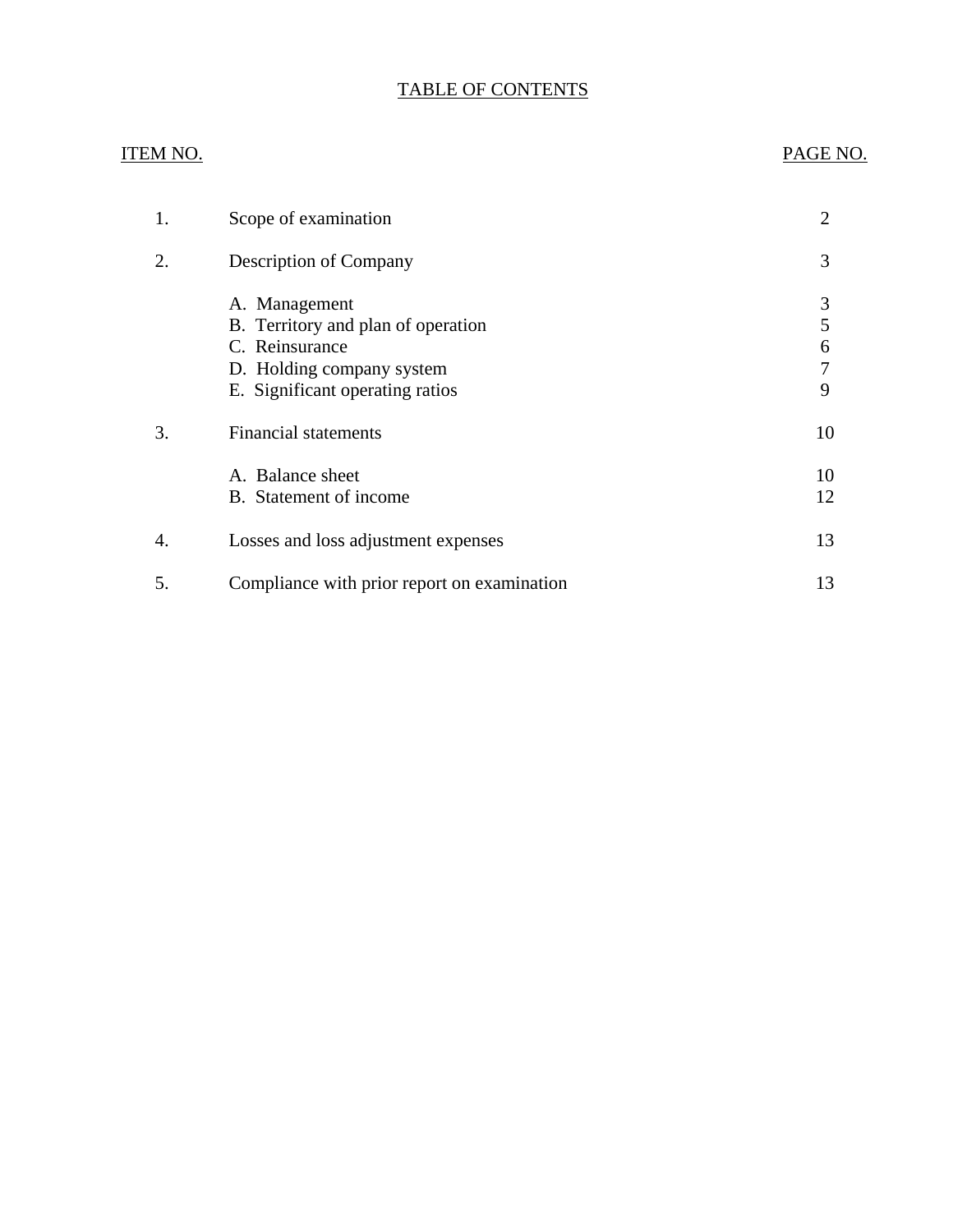

# NEW YORK STATE DEPARTMENTof *~,........,,* FINANCIAL SERVICES

Andrew M. Cuomo **Benjamin M. Lawsky** Governor Superintendent

October 27, 2011

Honorable Benjamin M. Lawsky Department of Financial Services Albany, New York 12257

Sir:

Pursuant to the requirements of the New York Insurance Law, and in compliance with the instructions contained in Appointment Number 30622 dated January 4, 2011, attached hereto, I have made an examination into the condition and affairs of Erie Insurance Company of New York as of December 31, 2010, and submit the following report thereon.

Wherever the designation "the Company" appears herein without qualifications, they should be understood to indicate Erie Insurance Company of New York. Wherever the designation "EIC" appears herein without qualification, it should be understood to indicate the Erie Insurance Company (the Company's parent). Wherever the designation "the Exchange" appears herein without qualification, it should be understood to indicate the Erie Insurance Exchange. Wherever the designation "Indemnity" appears herein without qualification, it should be understood to indicate the Erie Indemnity Company, the attorney-in-fact for the Exchange. Wherever the designation "EIG" appears herein without qualification, it should be understood to indicate the Erie Insurance Group.

Wherever the term "Department" appears herein without qualification, it should be understood to mean the New York State Department of Financial Services.

The examination was conducted at the Company's administrative office located at 100 Erie Insurance Place, Erie, PA 16530.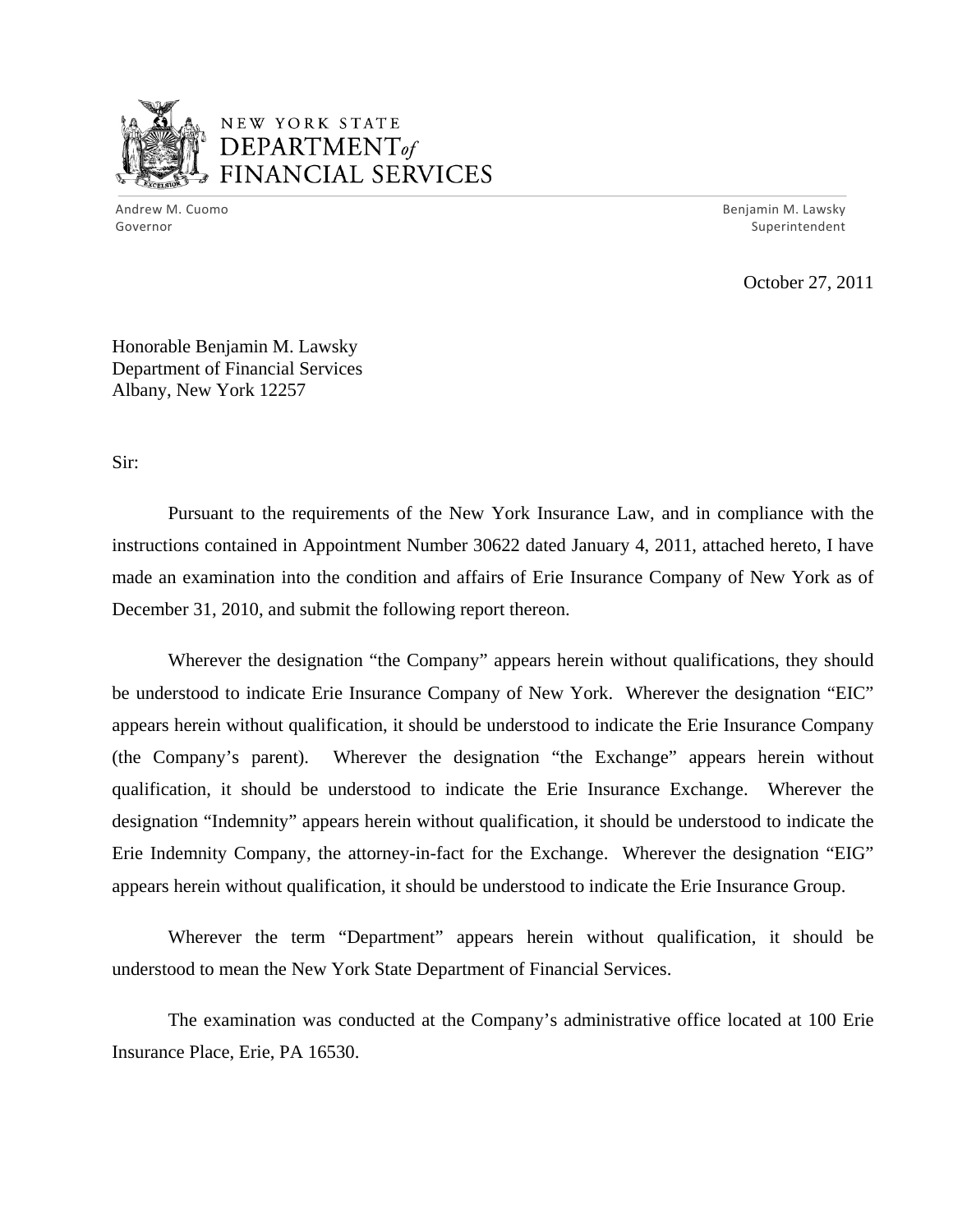#### 1. SCOPE OF EXAMINATION

<span id="page-3-0"></span>The Department has performed a coordinated group examination of Erie Insurance Company of New York, a multi-state insurer. The examination was conducted in conjunction with the state of Pennsylvania, which was the coordinating state of the Erie Insurance Group. The examination was performed concurrently with the examinations of the Erie Insurance Company and the Erie Insurance Exchange by the Pennsylvania Insurance Department. The previous examination was conducted as of December 31, 2005. This examination covered the five-year period from January 1, 2006 through December 31, 2010. Transactions occurring subsequent to this period were reviewed where deemed appropriate by the examiner.

This examination was conducted in accordance with the National Association of Insurance Commissioners ("NAIC") Financial Condition Examiners Handbook ("Handbook"), which requires that we plan and perform the examination to evaluate the financial condition and identify prospective risks of the Company by obtaining information about the Company, including corporate governance, identifying and assessing inherent risks within the Company and evaluating system controls and procedures used to mitigate those risks. This examination also includes assessing the principles used and significant estimates made by management, as well as evaluating the overall financial statement presentation, management's compliance with Statutory Accounting Principles and annual statement instructions when applicable to domestic state regulations.

All financially significant accounts and activities of the Company were considered in accordance with the risk-focused examination process. This examination also included a review and evaluation of the Company's own control environment assessment and an evaluation based upon the Company's Sarbanes Oxley documentation and testing. The examiners also relied upon audit work performed by the Company's independent public accountants when appropriate.

This examination report includes a summary of significant findings for the following items as called for in the Financial Condition Examiners Handbook of the NAIC:

> Significant subsequent events Company history Corporate records Management and control Fidelity bonds and other insurance Territory and plan of operation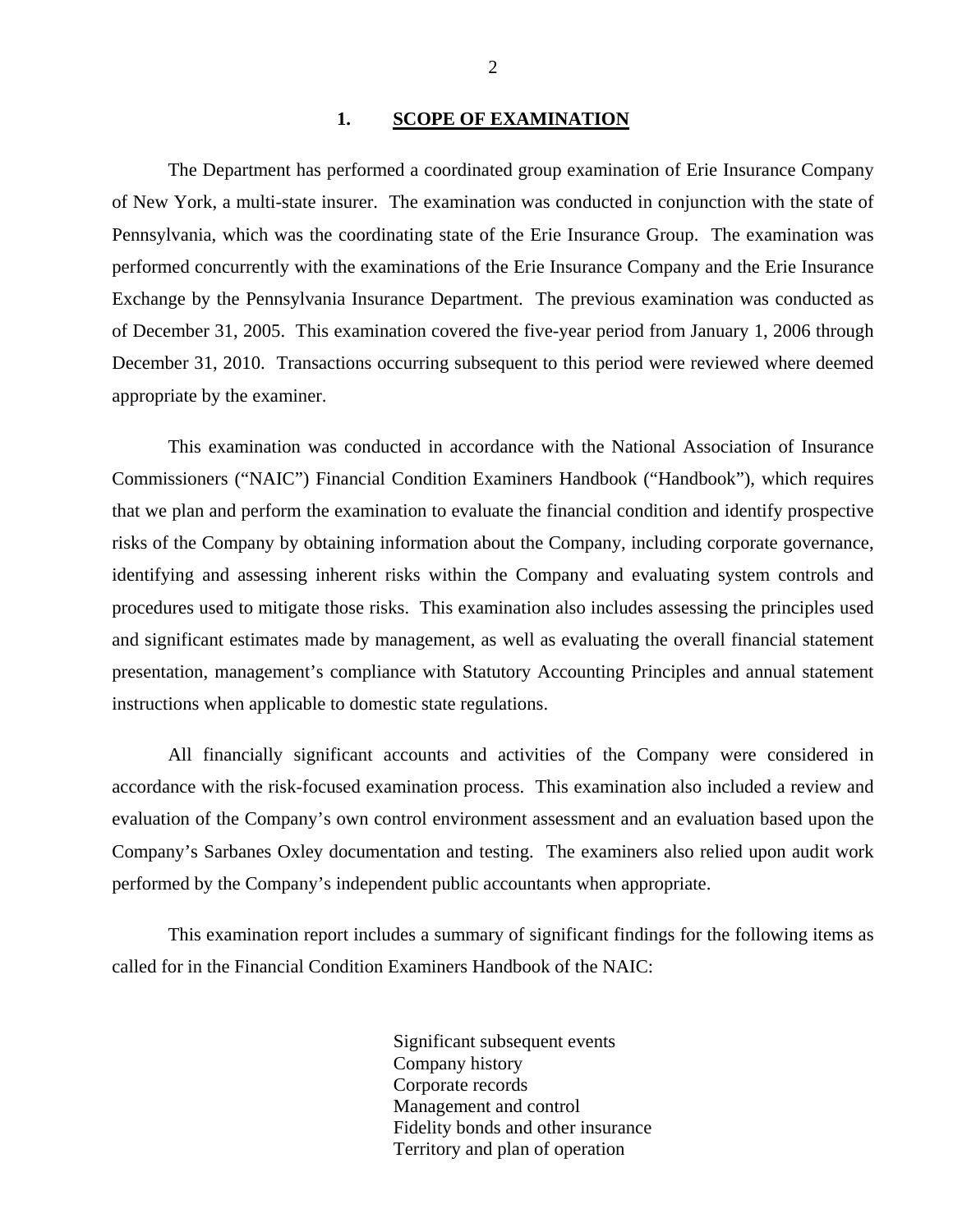Growth of Company Loss experience Reinsurance Accounts and records Statutory deposits Financial statements Summary of recommendations

<span id="page-4-0"></span>A review was also made to ascertain what action was taken by the Company with regard to comments and recommendations contained in the prior report on examination.

This report on examination is confined to financial statements and comments on those matters that involve departures from laws, regulations or rules, or that are deemed to require explanation or description.

### **2. DESCRIPTION OF COMPANY**

The Company was incorporated under the laws of the State of New York on September 18, 1885, as the Co-operative Insurance Company of Western New York and commenced operations the same day.

On May 18, 1992, the board of directors adopted a plan of demutualization for the Company. This plan was approved by the Department on April 20, 1994, and the Company adopted its current title. The Company is now a wholly-owned subsidiary of Erie Insurance Company, a Pennsylvania insurer.

On January 1, 1995, the Company entered into an inter-company pooling agreement with EIC and the Exchange, which is more fully described in Item 2C of this report.

As of the examination date, capital paid in was \$2,350,000 consisting of 23,500 shares of \$100 par value per share common stock. Gross paid in and contributed surplus was \$4,150,000. Capital paid in and gross paid in and contributed surplus were unchanged during the examination period.

#### A. Management

Pursuant to the Company's charter and by-laws, management of the Company is vested in a board of directors consisting of not less than seven nor more than twenty-one members. The board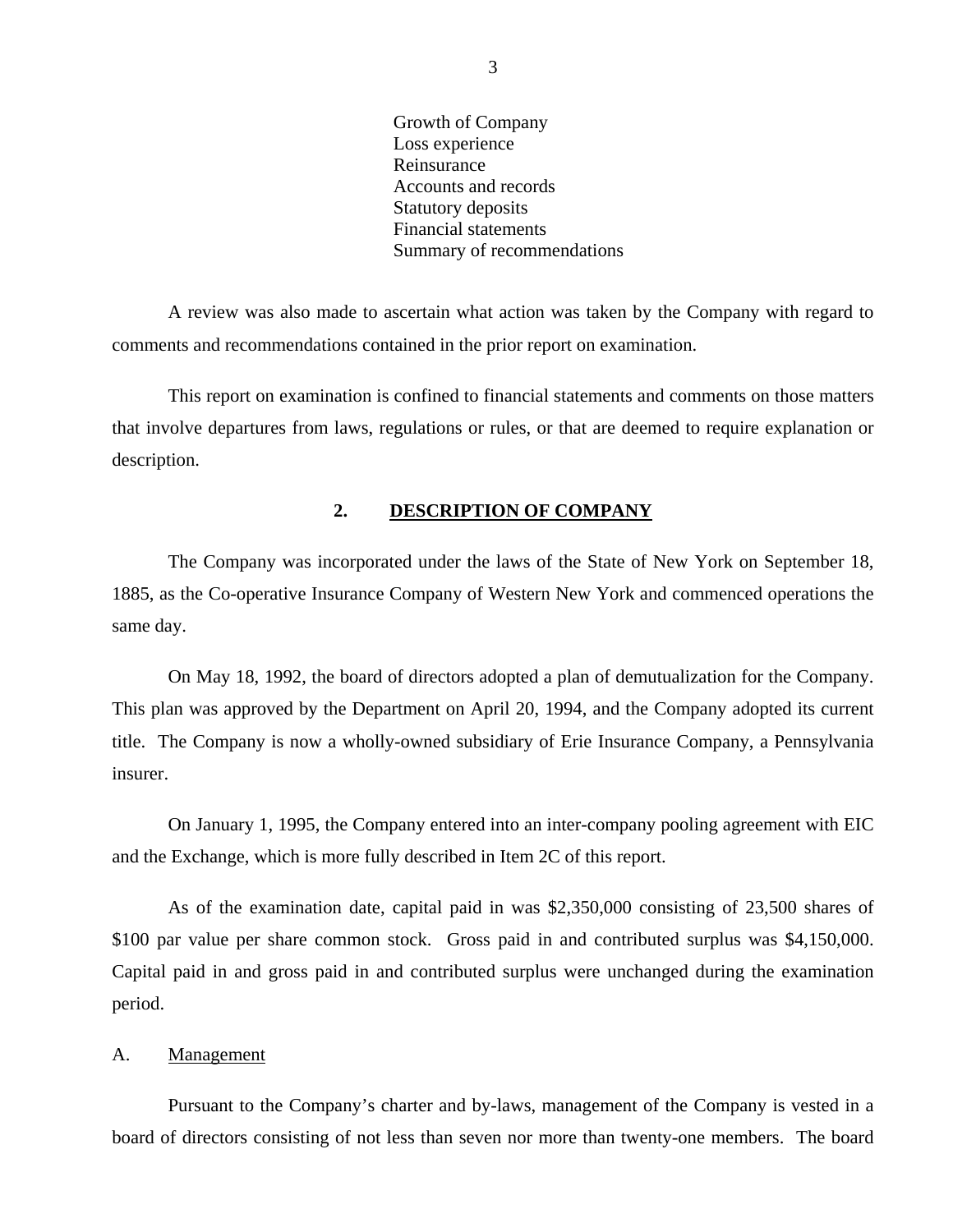meets four times during each calendar year. At December 31, 2010, the board of directors was comprised of the following eight members:

| Name and Residence                     | <b>Principal Business Affiliation</b>                                                                   |
|----------------------------------------|---------------------------------------------------------------------------------------------------------|
| Brian William Bolash                   | Senior Counsel and Assistant Secretary,                                                                 |
| Erie, PA                               | Erie Insurance Company of New York                                                                      |
| <b>James Ernest Caflisch</b>           | Clerk,                                                                                                  |
| Clymer, NY                             | Chautauqua County Legislature                                                                           |
| Terrence William Cavanaugh             | President and Chief Executive Officer,                                                                  |
| Erie, PA                               | Erie Insurance Company of New York                                                                      |
| Marcia Ann Dall<br>Erie, PA            | <b>Executive Vice President and Chief Financial</b><br>Officer,<br>Erie Insurance Company of New York   |
| Thomas Bailey Hagen                    | Chairman/Owner,                                                                                         |
| Erie, PA                               | <b>Custom Group Industries</b>                                                                          |
| <b>James Joseph Tanous</b><br>Erie, PA | Executive Vice President, Secretary and<br>General Counsel,<br>Erie Insurance Company of New York       |
| Michael Stephen Zavasky                | <b>Executive Vice President,</b>                                                                        |
| Erie, PA                               | Erie Insurance Company of New York                                                                      |
| Douglas Frank Ziegler<br>Erie, PA      | Senior Vice President, Chief Investment<br>Officer and Treasurer,<br>Erie Insurance Company of New York |

A review of the minutes of the board of directors' meetings held during the examination period indicated that the meetings were generally well attended and each board member has an acceptable record of attendance.

As of December 31, 2010, the principal officers of the Company were as follows:

#### Name Title

Terrence William Cavanaugh George David Dufala Marcia Ann Dall

John Francis Kearns James Joseph Tanous

President & Chief Executive Officer Executive Vice President Executive Vice President & Chief Financial Officer Executive Vice President Executive Vice President, Secretary & General Counsel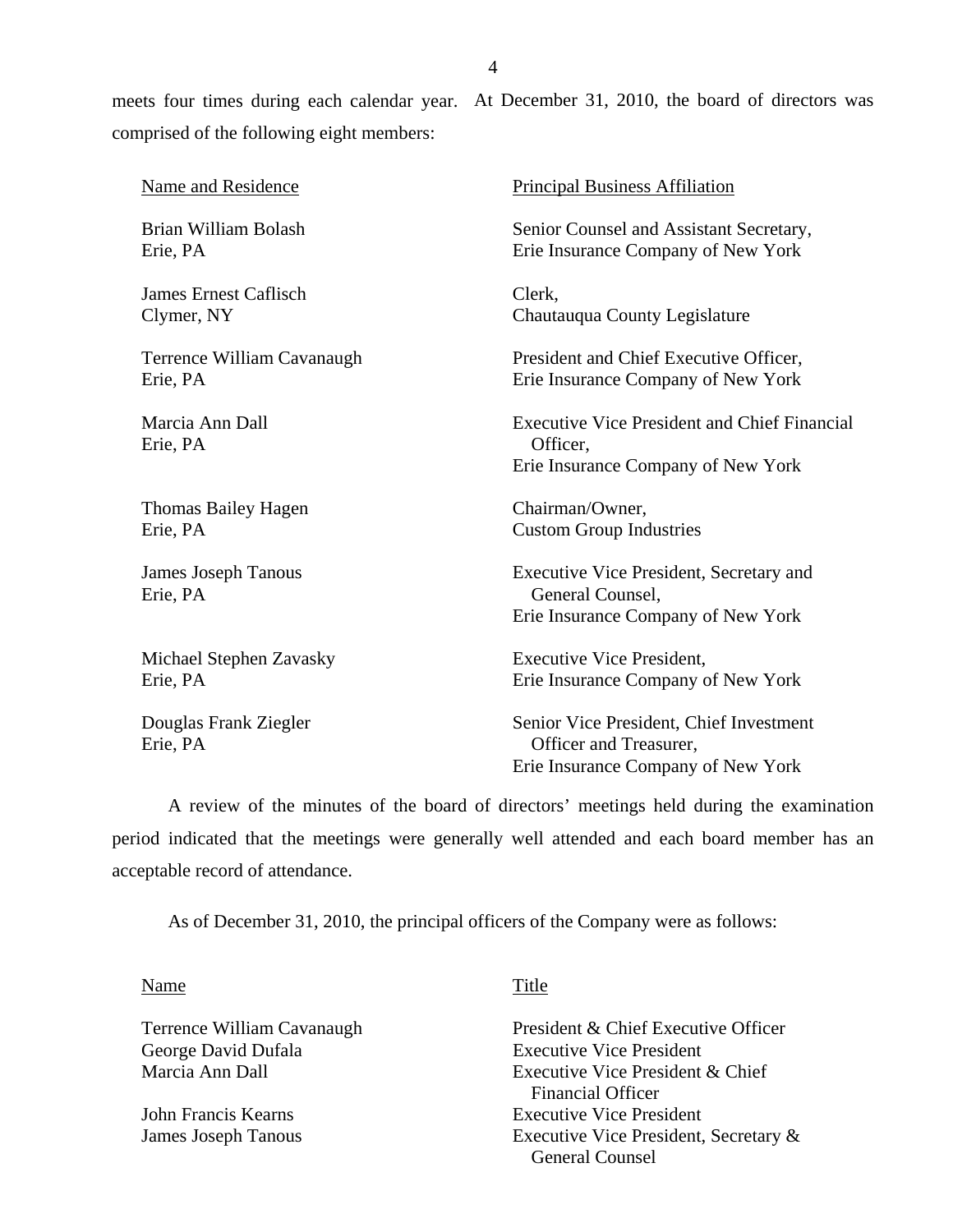Name Title

Michael Stephen Zavasky Douglas Frank Ziegler

Executive Vice President Senior Vice President, Treasurer & Chief Investment Officer

### B. Territory and Plan of Operation

As of December 31, 2010, the Company was licensed to write business in eleven states and the District of Columbia.

As of the examination date, the Company was authorized to transact the kinds of insurance as defined in the following numbered paragraphs of Section 1113(a) of the New York Insurance Law:

| Paragraph      | Line of Business                               |
|----------------|------------------------------------------------|
| 4              | Fire                                           |
| 5              | Miscellaneous property damage                  |
| 6              | Water damage                                   |
| $\overline{7}$ | Burglary and theft                             |
| 8              | Glass                                          |
| 9              | Boiler and machinery                           |
| 10             | Elevator                                       |
| 11             | Animal                                         |
| 12             | Collision                                      |
| 13             | Personal injury liability                      |
| 14             | Property damage liability                      |
| 15             | Workers' compensation and employers' liability |
| 16             | Fidelity and surety                            |
| 19             | Motor vehicle and aircraft physical damage     |
| 20             | Marine and inland marine (inland only)         |
| 26(B)          | Motor vehicle lessee/debtor gap                |

Based on the lines of business for which the Company is licensed and the Company's current capital structure, and pursuant to the requirements of Articles 13 and 41 of the New York Insurance Law, the Company is required to maintain a minimum surplus to policyholders in the amount of \$3,500,000.

The Company has a network of 486 independent agents licensed in New York as of December 31, 2010 that write the following risks: private passenger auto no-fault (personal injury protection), other private passenger auto liability, private passenger auto physical damage and workers' compensation. It is also licensed in Pennsylvania, Minnesota, District of Columbia, Illinois, Indiana, Maryland, North Carolina, Tennessee, Virginia, West Virginia and Wisconsin to write Workers'

5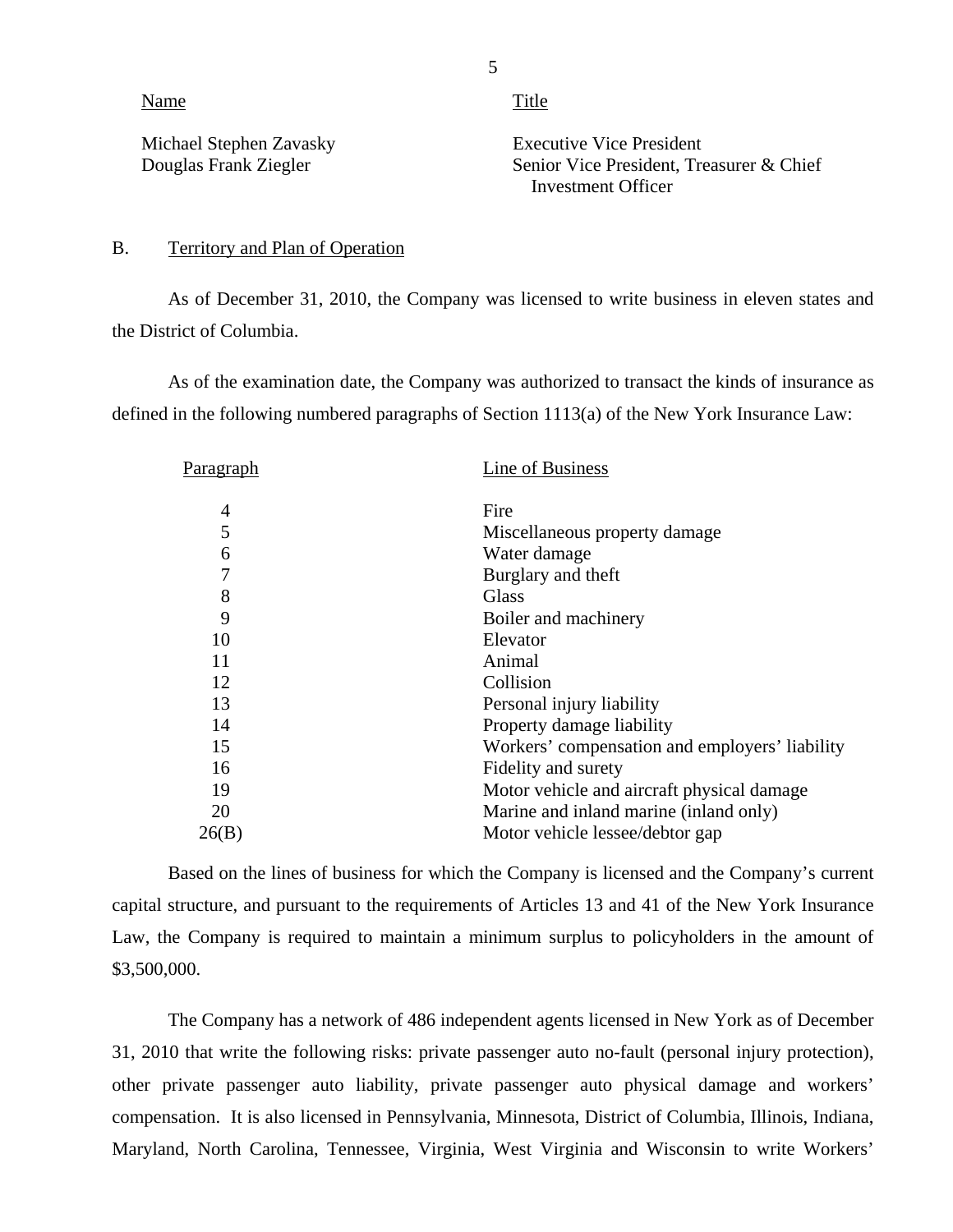Compensation. The Company maintains twenty-three sales and claims field offices throughout the United States to service the pooled business.

The following schedule shows the direct premiums written by the Company both in total and in New York for the period under examination:

| Calendar Year | New York State | <b>Total Premiums</b> | Premiums Written in New York State<br>as a Percentage of Total Premium |
|---------------|----------------|-----------------------|------------------------------------------------------------------------|
| 2006          | \$5,572,948    | \$14,493,086          | 38.45%                                                                 |
| 2007          | \$4,815,939    | \$16,655,304          | 28.92%                                                                 |
| 2008          | \$4,789,877    | \$27,198,373          | 17.61%                                                                 |
| 2009          | \$4,728,833    | \$31,129,388          | 15.19%                                                                 |
| 2010          | \$5,614,768    | \$36,790,058          | 15.26%                                                                 |

## C. Reinsurance

Assumed reinsurance accounted for 35.33% of the Company's gross premium written at December 31, 2010. The volume of assumed business has remained stable during the examination period. All of the Company's assumed business is derived from its participation in an Inter-company Pooling Agreement.

#### Inter-company Pooling Agreement

Effective January 1, 1995, the Company entered into an Inter-Company Pooling Agreement with Erie Insurance Exchange ("the Exchange") and Erie Insurance Company ("EIC"), whereby EIC and the Company cede 100% of their insurance business to the Exchange, and the Exchange retrocedes to EIC and the Company, 5% and 0.5%, respectively, of all of its insurance business. Also included in the pooled business is business that the Exchange assumes from two affiliated Pennsylvania domiciled insurers, Flagship City Insurance Company and Erie Insurance Property & Casualty Company, pursuant to a 100% quota share agreement. The Inter-company Pooling Agreement was approved by this Department.

#### Ceded Reinsurance

The Company and its affiliates are parties to a ceded reinsurance program as follows: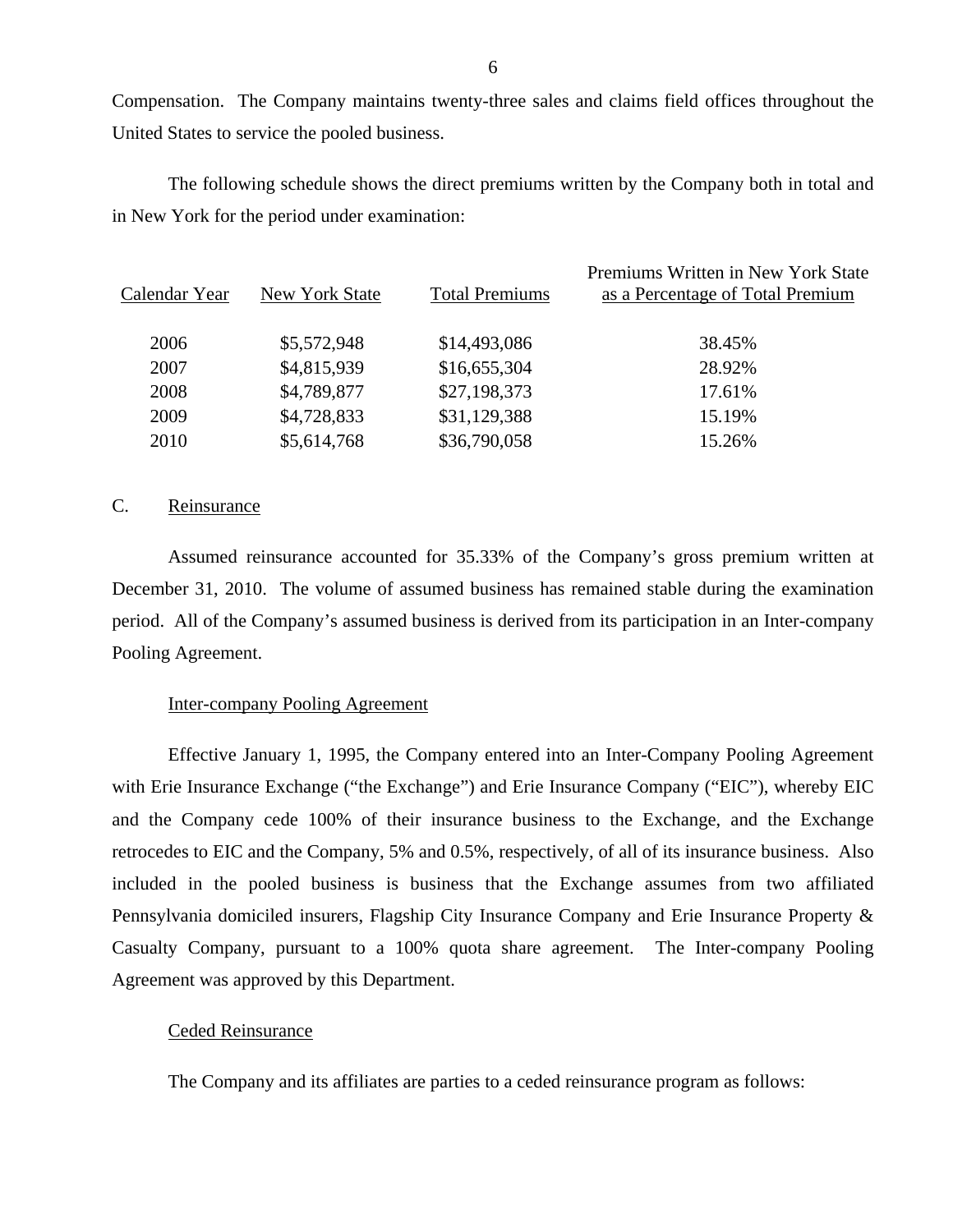#### <span id="page-8-0"></span>Type of Treaty Cession

(Covering commercial lines business bound on occurrence. the "AutoFac" system)

Property Facultative Excess of Loss \$20 million excess of \$15 million, each risk, each

Property Catastrophe Excess of Loss 95% of \$500 million excess of \$400 million ultimate net loss, any one occurrence; limit \$1 billion in all during the term of the contract.

All ceded reinsurance agreements in effect as of the examination date were reviewed and found to contain the required clauses, including an insolvency clause meeting the requirements of Section 1308 of the New York Insurance Law.

Examination review of the Schedule F data reported by the Company in its filed annual statement was found to accurately reflect its reinsurance transactions. Additionally, management has represented that all material ceded reinsurance agreements transfer both underwriting and timing risk as set forth in SSAP No. 62. Representations were supported by appropriate risk transfer analyses and an attestation from the Company's chief executive officer pursuant to the NAIC Annual Statement Instructions. Additionally, examination review indicated that the Company was not a party to any finite reinsurance agreements. All ceded reinsurance agreements were accounted for utilizing reinsurance accounting as set forth in paragraph 17 through 24 of SSAP No. 62.

The Company was a party to an aggregate excess of loss agreement with the Exchange, which was terminated effective December 31, 2005. The agreement provided for the commutation of an Annual Period, sixty months after the expiration of such Annual Period. During the examination period, the Company commuted various Annual Periods. Pursuant to the Commutation Agreements, the Exchange paid to the Company the outstanding recoverable loss and defense and cost containment liabilities, discounted to present value. The Commutation Agreements were approved by this Department.

#### D. Holding Company System

The Company is a member of the Erie Insurance Group. The Company is a wholly-owned subsidiary of Erie Insurance Company, a Pennsylvania insurer, which is a wholly-owned subsidiary of Erie Insurance Exchange, a subscriber (policyholder) owned Pennsylvania domiciled reciprocal insurer. Erie Indemnity Company serves as the attorney-in-fact for the Exchange and provides

7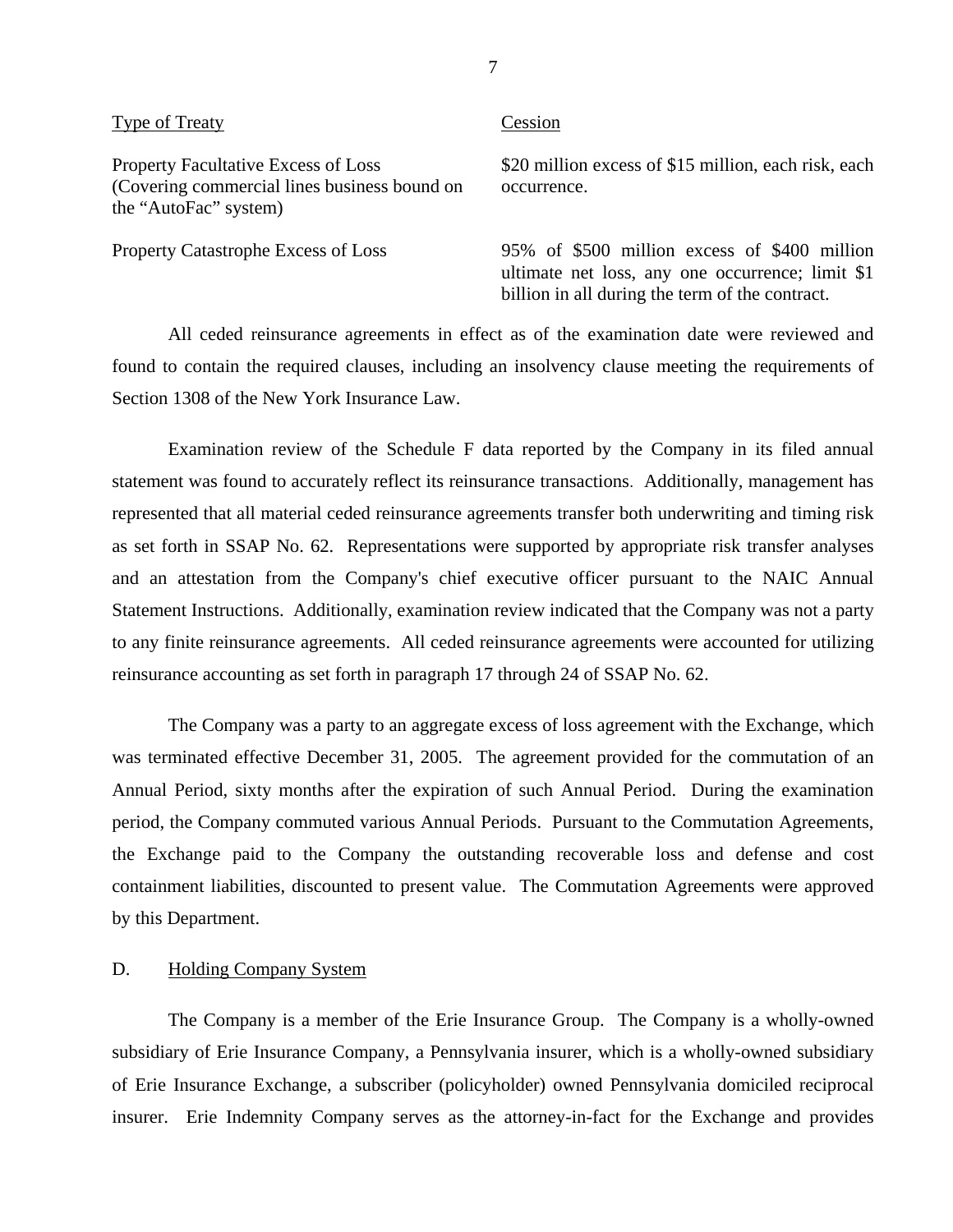management services to the Erie Insurance Group. These companies are ultimately controlled by H.O. Hirt Trusts, which owns 91.9% of the voting stock of Erie Indemnity Company.

A review of the holding company registration statements filed with this Department indicated that such filings were complete and were filed in a timely manner pursuant to Article 15 of the New York Insurance Law and Department Regulation 52.

The following is a chart of the holding company system at December 31, 2010:

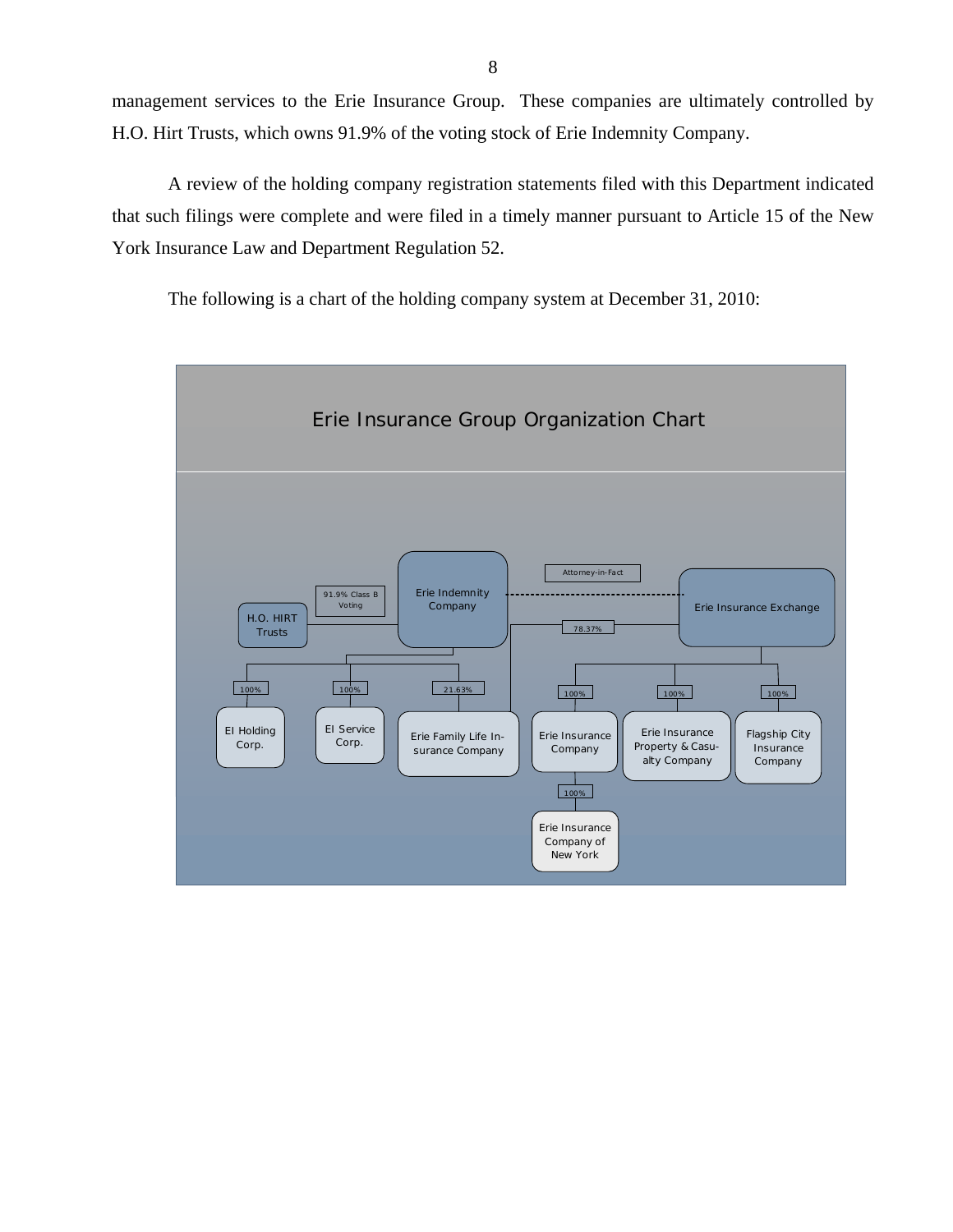At December 31, 2010, the Company was party to the following agreements with other members of Erie Insurance Group:

#### Service Agreement

Effective January 1, 1995, the Company entered into a service agreement with Erie Indemnity Company, a Pennsylvania stock corporation. Erie Indemnity Company agreed to provide all services necessary for the day to day operation of the Company including administrative, data processing, claims, underwriting and investment services. This agreement was approved as part of the demutualization package submitted to the Department.

## E. Significant Operating Ratios

The following ratios have been computed as of December 31, 2010, based upon the results of this examination:

| Net premiums written to policyholders' surplus                  | 101\% |
|-----------------------------------------------------------------|-------|
| Adjusted liabilities to liquid assets                           | 64%   |
| Gross agents balances (in collection) to policyholders' surplus | 14%   |

All of the above ratios fall within the benchmark ranges set forth in the Insurance Regulatory Information System of the National Association of Insurance Commissioners.

The underwriting ratios presented below are on an earned/incurred basis and encompass the five-year period covered by this examination:

|                                              | Amounts      | Ratios  |
|----------------------------------------------|--------------|---------|
| Losses and loss adjustment expenses incurred | \$64,118,672 | 66.77%  |
| Other underwriting expenses incurred         | 26,503,614   | 27.60   |
| Net underwriting loss                        | 5,407,658    | 5.63    |
| Premiums earned                              | 96.029.944   | 100.00% |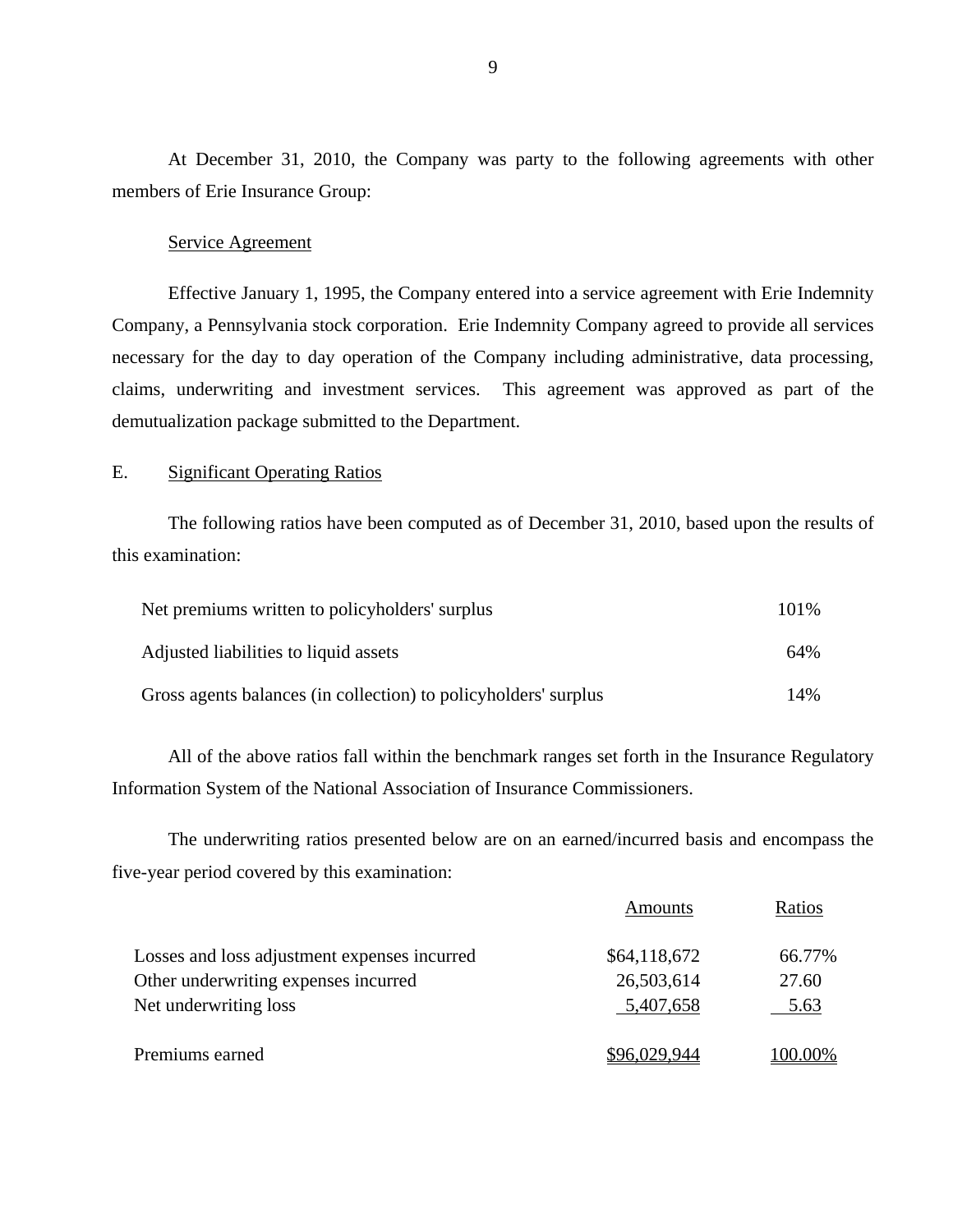# **3. FINANCIAL STATEMENTS**

# A Balance Sheet

The following shows the assets, liabilities and surplus as regards policyholders as of December 31, 2010 as determined by this examination and as reported by the Company:

| <b>Assets</b>                                        | Assets              | <b>Assets Not</b><br>Admitted | Net Admitted<br>Assets |
|------------------------------------------------------|---------------------|-------------------------------|------------------------|
| <b>Bonds</b>                                         | \$44,266,865        | \$<br>$\Omega$                | \$44,266,865           |
| Preferred stocks (stocks)                            | 82,500              | 0                             | 82,500                 |
| Common stocks (stocks)                               | 18,251              | $\theta$                      | 18,251                 |
| Cash, cash equivalents and short-term investments    | 1,380,377           | $\Omega$                      | 1,380,377              |
| Receivables for securities                           | 10,125              | $\theta$                      | 10,125                 |
| Investment income due and accrued                    | 657,403             | $\theta$                      | 657,403                |
| Uncollected premiums and agents' balances in the     |                     |                               |                        |
| course of collection                                 | 2,706,537           | 27,879                        | 2,678,658              |
| Deferred premiums, agents' balances and installments |                     |                               |                        |
| booked but deferred and not yet due                  | 14,617,853          | $\theta$                      | 14,617,853             |
| Amounts recoverable from reinsurers                  | 31,712              | $\theta$                      | 31,712                 |
| Funds held by or deposited with reinsured companies  | 12,538              | $\theta$                      | 12,538                 |
| Current federal and foreign income tax recoverable   |                     |                               |                        |
| and interest thereon                                 | 528,648             | $\Omega$                      | 528,648                |
| Premium tax credits & other                          | 36,424              | 17,677                        | 18,747                 |
| Other accounts receivables                           | 4,891               | $\Omega$                      | 4,891                  |
| Equity and deposits in pools and association         | 1,575               | $\Omega$                      | 1,575                  |
| Total assets                                         | <u>\$64,355,700</u> | \$45,556                      | \$64,310,144           |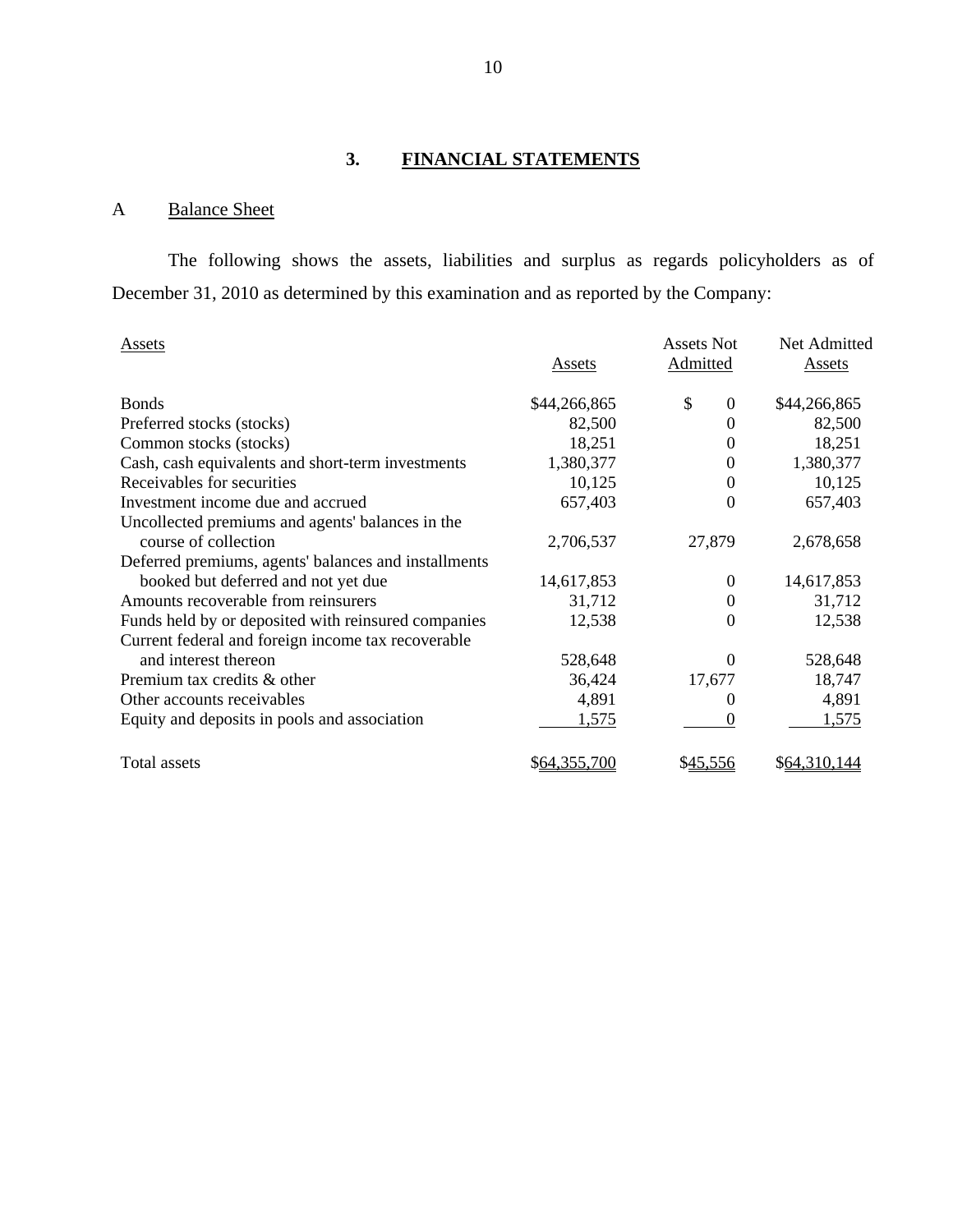## Liabilities, Surplus and Other Funds

| Liabilities                                                           |             |                     |
|-----------------------------------------------------------------------|-------------|---------------------|
| Losses and loss adjustment expenses                                   |             | \$17,643,965        |
| Reinsurance payable on paid losses and loss adjustment expenses       |             | 19,408              |
| Taxes, licenses and fees (excluding federal and foreign income taxes) |             | 182,581             |
| Net deferred tax liability                                            |             | 4,196,473           |
| Unearned premiums                                                     |             | 8,065,532           |
| Advance premium                                                       |             | 206,626             |
| Policyholders (dividends declared and unpaid)                         |             | 11,589              |
| Ceded reinsurance premiums payable (net of ceding commissions)        |             | 12,526,014          |
| Amounts withheld or retained by company for account of others         |             | 49,669              |
| Remittances and items not allocated                                   |             | 14,067              |
| Payable to parent, subsidiaries and affiliates                        |             | 1,579,071           |
| Payable for securities                                                |             | 9,648               |
| North Carolina private passenger escrow                               |             | <u>96</u>           |
| <b>Total liabilities</b>                                              |             | \$44,504,737        |
| <b>Surplus and Other Funds</b>                                        |             |                     |
| Common capital stock                                                  | \$2,350,000 |                     |
| Gross paid in and contributed surplus                                 | 4,150,000   |                     |
| Unassigned funds (surplus)                                            | 13,305,406  |                     |
| Surplus as regards policyholders                                      |             | <u>19,805,406</u>   |
|                                                                       |             |                     |
| Total liabilities, surplus and other funds                            |             | <u>\$64,310,144</u> |

NOTE: The Company is not currently under IRS audit. The examiner is unaware of any potential exposure of the Company to any tax assessment and no liability has been established herein relative to such contingency.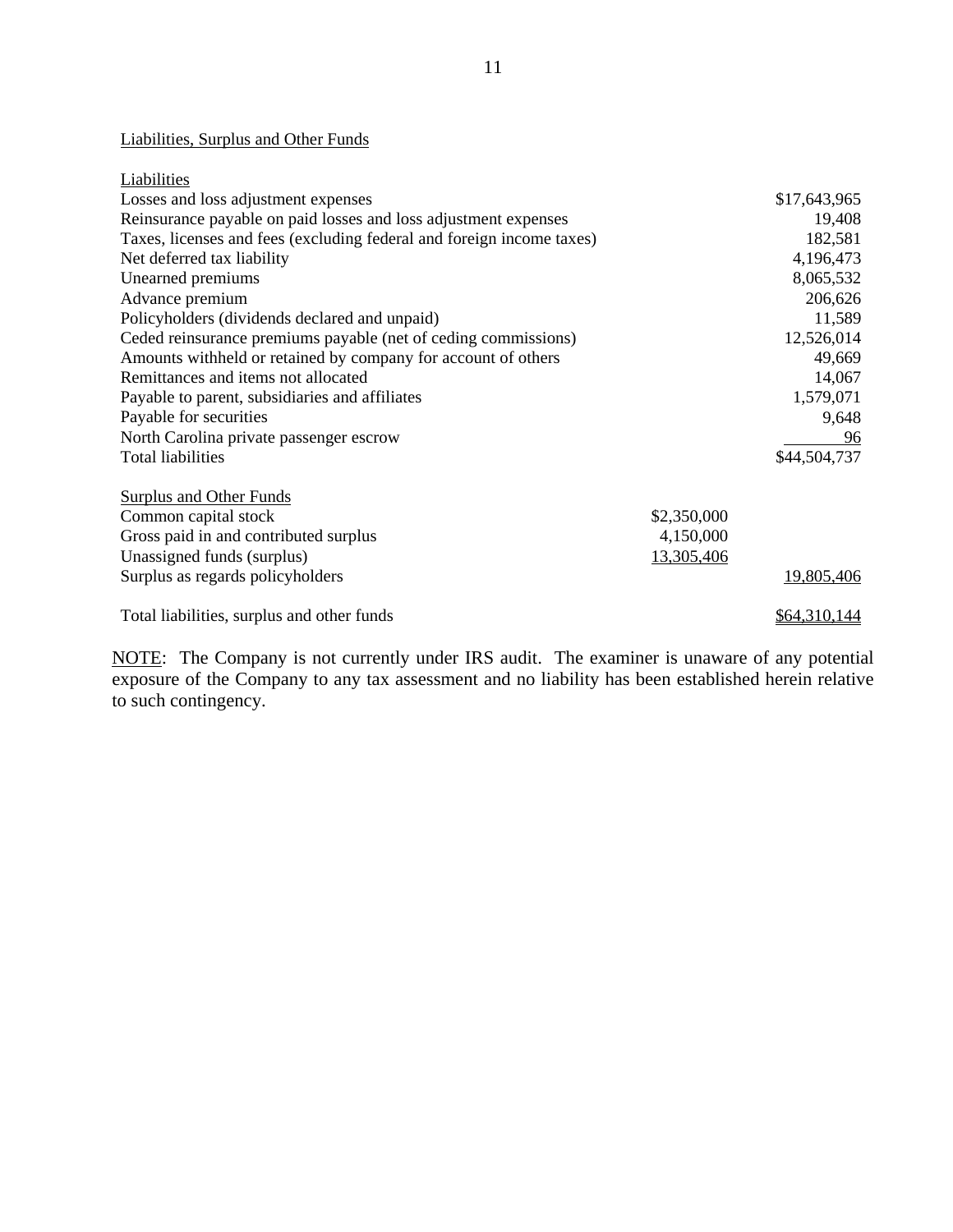# B. Statement of Income

Surplus as regards policyholders increased \$5,988,632 during the five-year examination period January 1, 2006 through December 31, 2010, detailed as follows:

| <b>Underwriting Income</b>                                                                                                                             |                                      |               |
|--------------------------------------------------------------------------------------------------------------------------------------------------------|--------------------------------------|---------------|
| Premiums earned                                                                                                                                        |                                      | \$96,029,944  |
| Deductions:<br>Losses and loss adjustment expenses incurred<br>Other underwriting expenses incurred<br>Aggregate write-ins for underwriting deductions | \$64,118,672<br>26,438,175<br>65,439 |               |
| Total underwriting deductions                                                                                                                          |                                      | 90,622,286    |
| Net underwriting gain or (loss)                                                                                                                        |                                      | \$5,407,658   |
| <b>Investment Income</b>                                                                                                                               |                                      |               |
| Net investment income earned<br>Net realized capital gain                                                                                              | \$10,193,996<br>(721, 361)           |               |
| Net investment gain or (loss)                                                                                                                          |                                      | 9,472,635     |
| Other Income                                                                                                                                           |                                      |               |
| Net gain or (loss) from agents' or premium balances charged off<br>Aggregate write-ins for miscellaneous income                                        | \$(685,075)<br>77,794                |               |
| Total other income                                                                                                                                     |                                      | \$ (607, 281) |
| Net income before dividends to policyholders and before federal<br>and foreign income taxes                                                            |                                      | \$14,273,012  |
| Dividends to policyholders                                                                                                                             |                                      | 154,046       |
| Net income after dividends to policyholders but before federal<br>and foreign income taxes                                                             |                                      | \$14,118,966  |
| Federal and foreign income taxes incurred                                                                                                              |                                      | 3,916,385     |
| Net income                                                                                                                                             |                                      | \$10,202,581  |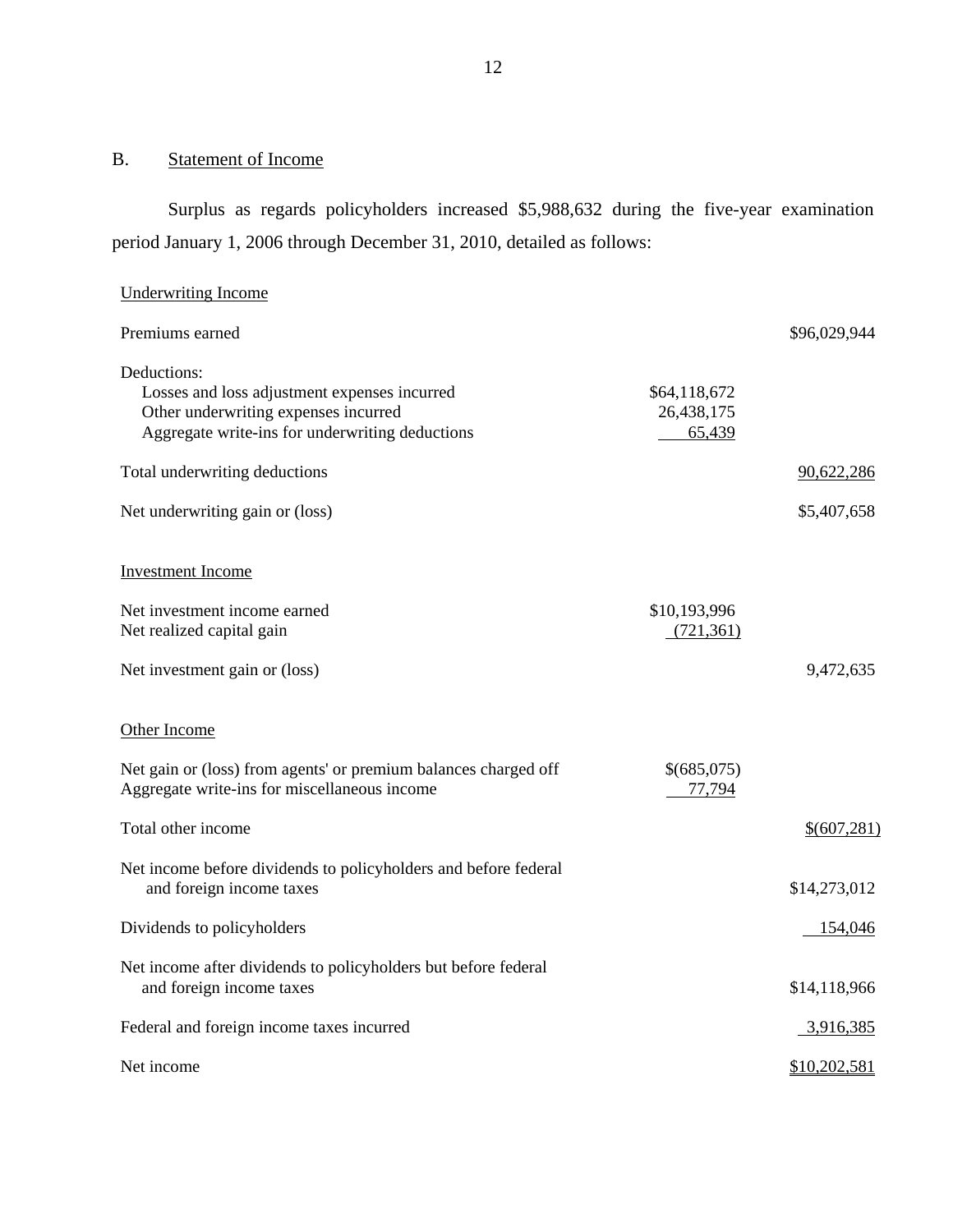#### C. Capital and Surplus Accounts

Surplus as regards policyholders per report on examination as of December 31, 2005 \$13,816,774

|                                                       | Gains in<br>Surplus | Losses in<br>Surplus |              |
|-------------------------------------------------------|---------------------|----------------------|--------------|
| Net income                                            | \$10,202,581        | \$<br>$\theta$       |              |
| Net unrealized capital gains or (losses)              | 28,992              |                      |              |
| Change in net deferred income tax                     |                     | 4,807,914            |              |
| Change in nonadmitted assets                          | 171,582             |                      |              |
| Cumulative effect of changes in accounting principles | 393,391             |                      |              |
| Net increase (decrease) in surplus                    | \$10,796,546        | \$4,807,914          | 5.988.632    |
| Surplus as regards policyholders per report on        |                     |                      |              |
| examination as of December 31, 2010                   |                     |                      | \$19,805,406 |

#### **4. LOSSES AND LOSS ADJUSTMENT EXPENSES**

The examination liability for the captioned items of \$17,643,965 is the same as reported by the Company as of December 31, 2010. The examination analysis was conducted in accordance with generally accepted actuarial principles and practices and was based on statistical information contained in the Company's internal records and in its filed annual statements.

#### **5. COMPLIANCE WITH PRIOR REPORT ON EXAMINATION**

The prior report on examination contained five recommendations as follows (page numbers refer to the prior report):

#### ITEM PAGE NO.

5

## A. Management

It was recommended that the Company comply with Section 1411(a) of the New York Insurance Law and not make any loan or investment unless it is authorized or approved by its board of directors or a committee thereof responsible for making such investment or loan

The Company has complied with this recommendation.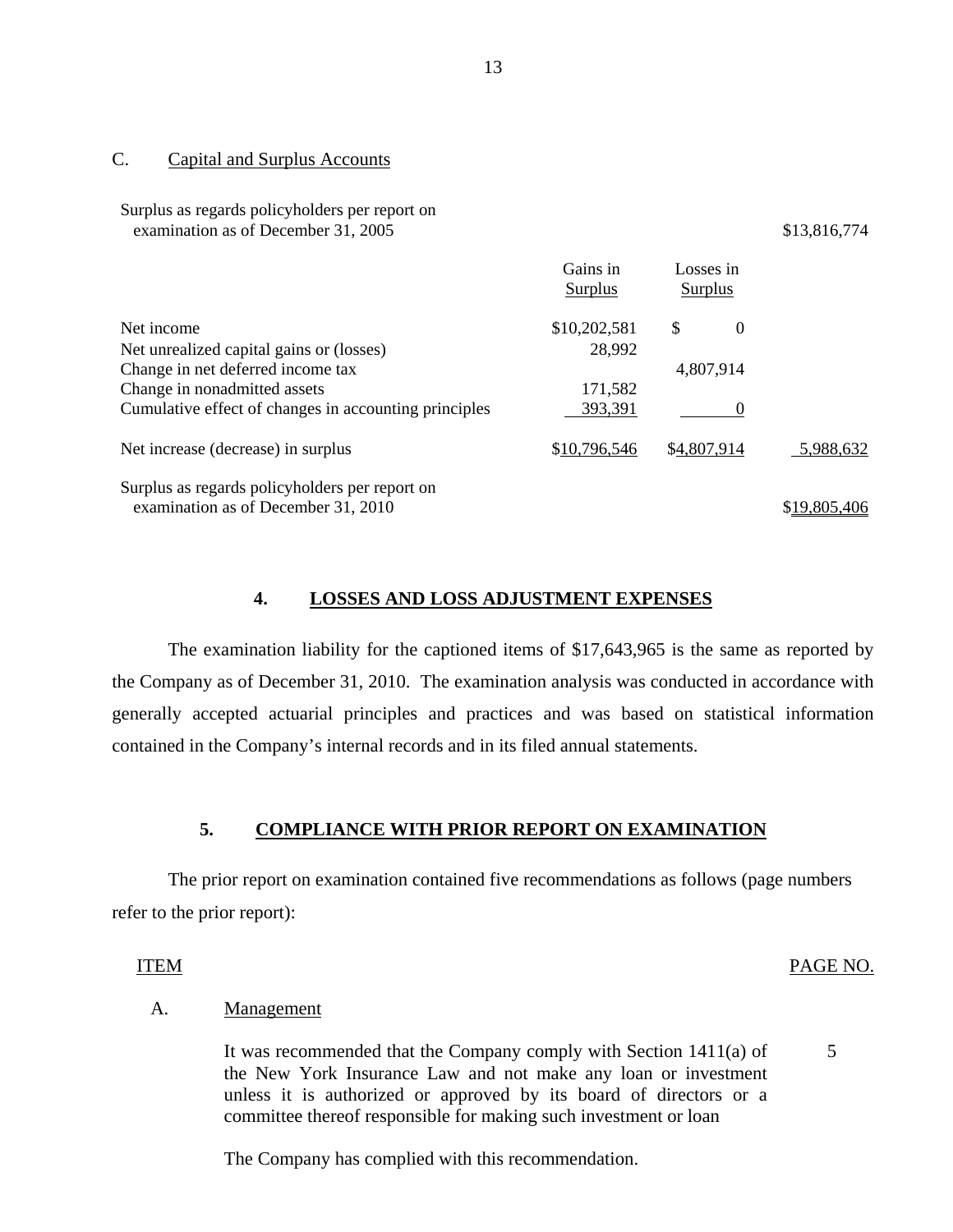## B. Accounts and Records

Certified Public Accountant Engagement Letter

It was recommended that the Company ensure that the contract entered 12 into with its independent certified public accountant complies with Department Regulation No. 118.

The Company has complied with this recommendation.

## Custodial Agreement

i. It was recommended that the Company comply with Part 1 Section 12 IV(J) of the NAIC Financial Condition Examiners Handbook by revising its custodial agreements to include all of the requisite safeguards and controls.

The Company has complied with this recommendation.

ii. It was further recommended that the Company respond appropriately to 12 general interrogatories in all future statements filed with this Department.

The Company has complied with this recommendation.

Directors and Officers Insurance Policy

It was recommended that the Company comply with Department 13 Regulation No. 110 and ensure that the directors and indemnification policy includes the requisite retention amounts and co-insurance percentages.

The Company has complied with this recommendation.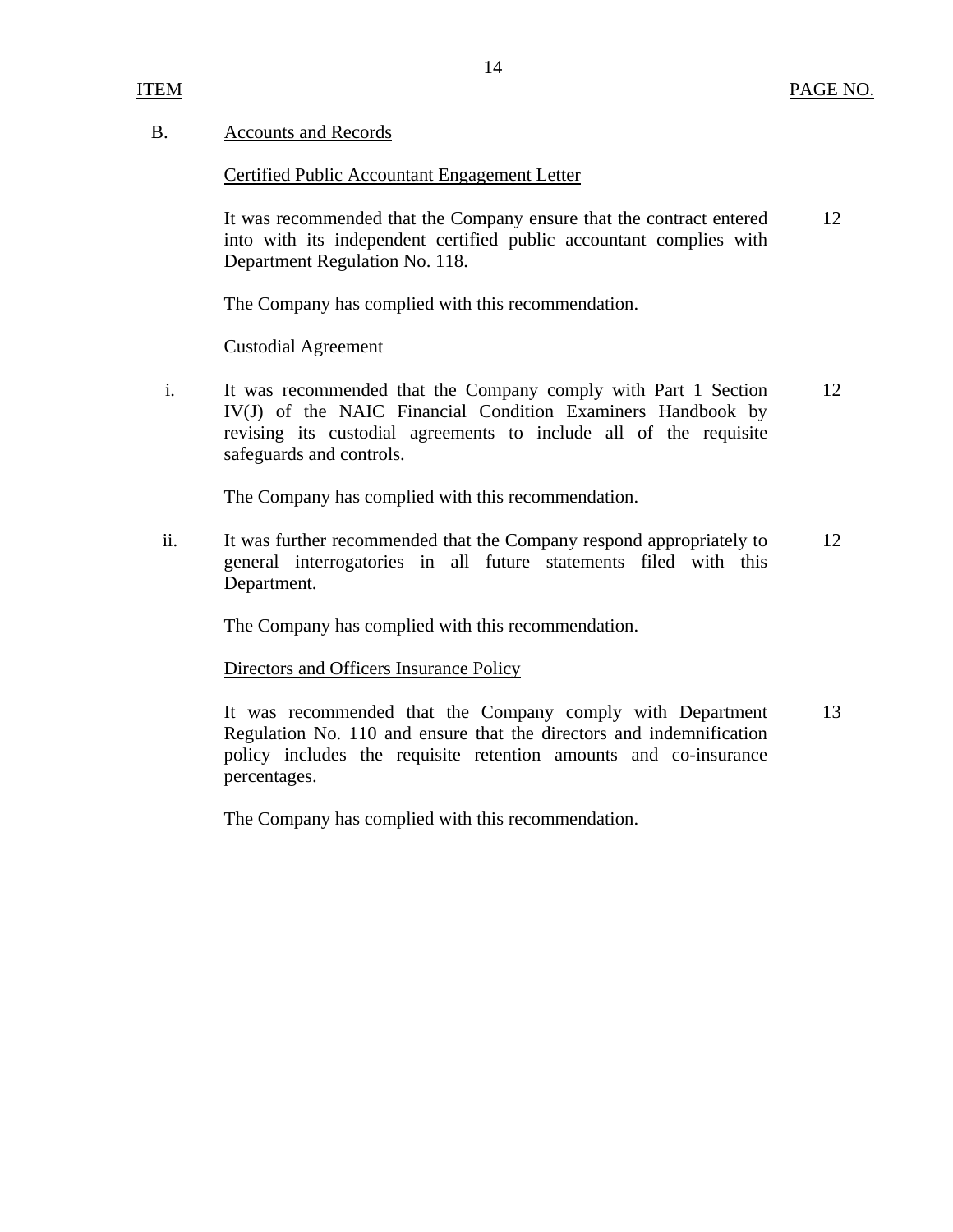Respectfully submitted,

 $\sqrt{s}$  Sheik H. Mohamed, CPCU, CPA Senior Insurance Examiner

STATE OF NEW YORK ) )ss: COUNTY OF NEW YORK )

SHEIK H. MOHAMED, being duly sworn, deposes and says that the foregoing report, subscribed by him, is true to the best of his knowledge and belief.

 $\sqrt{s}$ 

Sheik H. Mohamed

Subscribed and sworn to before me

this  $\qquad \qquad$  day of  $\qquad \qquad$  , 2011.